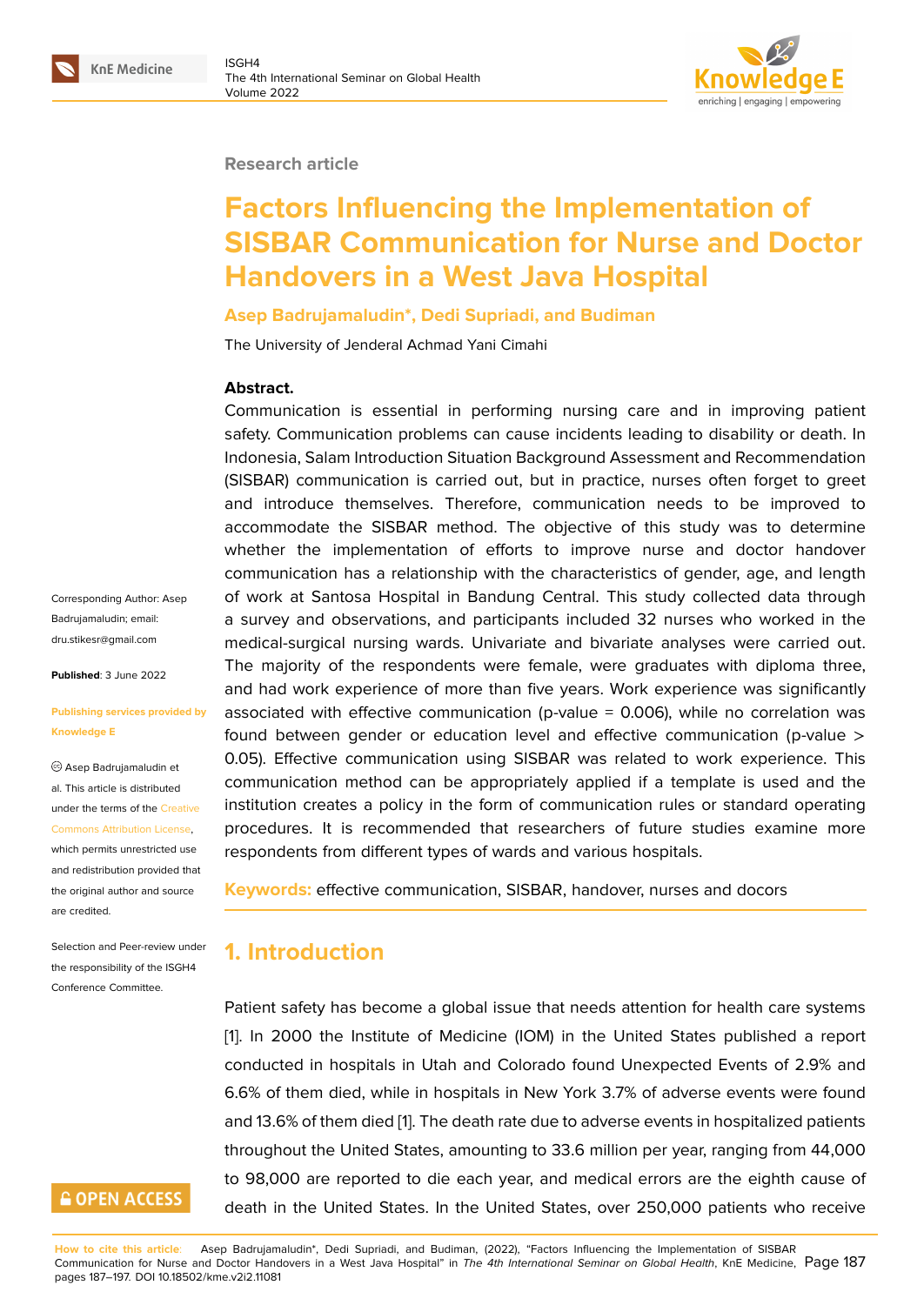medical care each year will experience an adverse event [2]. Even worse, over 100,000 patients will die from the care that they received [3] Many vulnerable patients are more at risk for adverse events [4, 5]. Globally, it is estimated that approximately ten percent of patients have been affected by at least one adverse e[ve](#page-9-1)nt.

In Indonesia, data on unexpected events, espe[cia](#page-9-2)lly near-injury circumstances (KNC), are rarely reported. However, on the other hand, there is an increase in allegations of "malpractice", which are not necessarily following the definitive evidence. The patient safety goals include the accuracy of patient identification. , increasing effective communication, improving drug safety that needs to be watched out for, ensuring the right location, proper procedure, correct patient operation, reducing the risk of infection related to health services, and reducing the risk of falling patients. Of the six patient safety goals, the main element of patient care services is effective communication [6]. Effective communication may be by the characteristics of the individual, including age, gender, and length of work.

Communication of various information about patient development between hea[lth](#page-9-3) professions in hospitals is a fundamental component of patient care [6]. Alvarado, et al [7], revealed that inaccurate information could have a severe impact on patients, almost 70% of sentinel events are events that result in death or severe injury in hospitals due to poor communication.

The statement above is in line with Aldrich's report [7, 8], which revealed that based on data on adverse events, near misses, and sentinel events in hospitals, the problem that became the leading cause were communication. Effective communication is the main element of patient safety goals because communication is the first cause of patient safety problems. Effective communication that is timely, accurate, complete, precise, and understood by the recipient reduces errors and improves patient safety. Therefore, communication must be built by clarity, accuracy, appropriateness to the context of both language and information, systematic flow, and culture.

Ineffective communication will pose a risk of errors in providing nursing care, such as errors in administering drugs to patients and mistakes in carrying out treatment procedures. Nurses must carry patient safety goals to prevent the risk of errors in providing nursing care, namely effective communication. For this reason, a systematic approach is required to improve communication, one of which is the SISBAR communication technique (Greetings, Introduction, Situation, Background, Assessment, Recommendations).

The results of a survey of 330 surveys and interviews conducted by Aldrich [8] on medical and non-medical health care providers, patients, staff and people transferring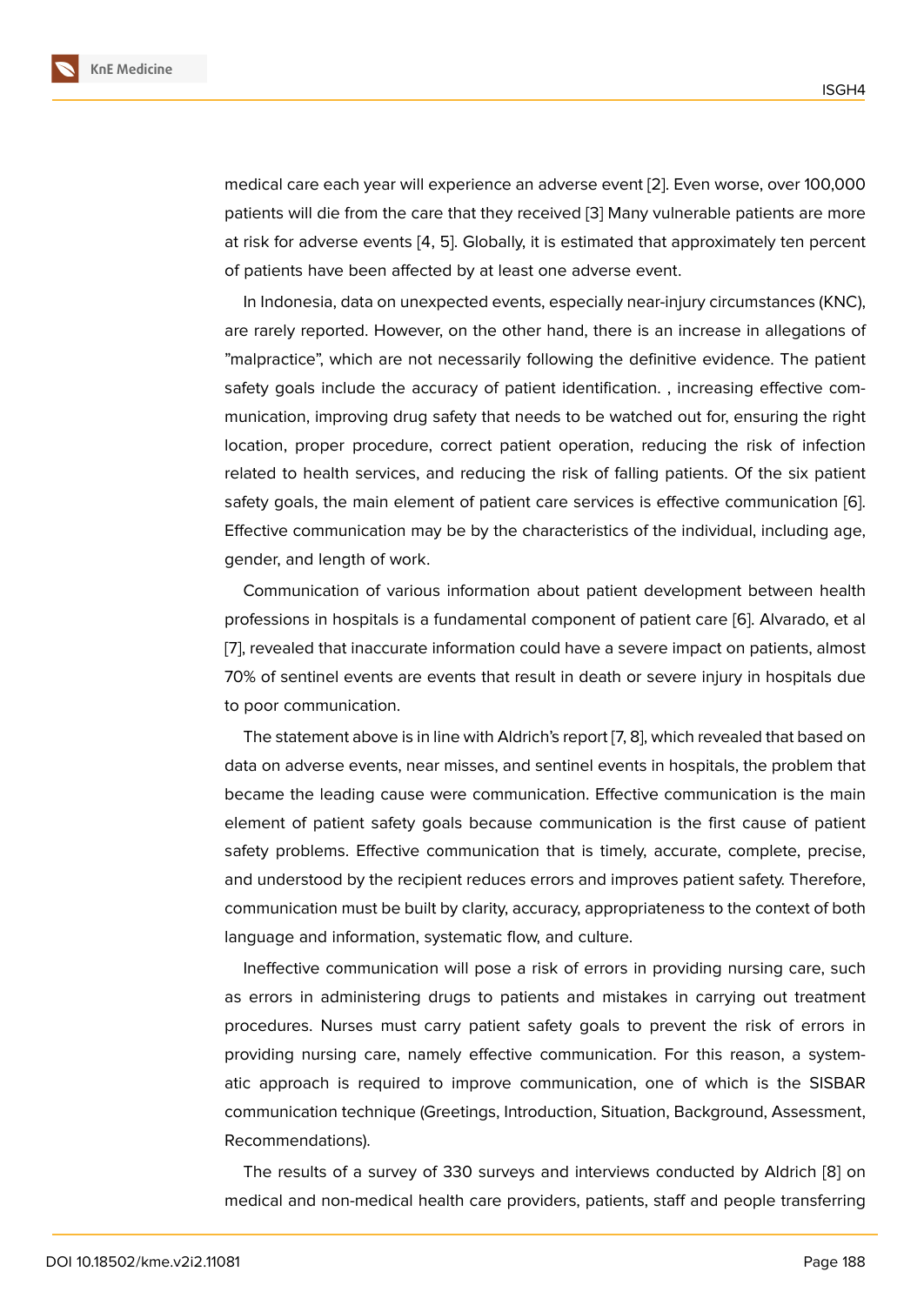patients said that the ISBAR element was the best, namely simple, easy to remember, and easy to carry. In addition, the team are more confident in giving and receiving handovers, and medical record audits indicate an increase in the quality of the information available. And this ISBAR has been implemented in the Hunter New England Health Areas in the NSW Territory of the Health Service, Australia. Then it was strengthened by the results of the latest research conducted by Ramasubbu in 2017. The results of Ramasubbu et al. [9] said that the introduction of standardized handover ISBAR templates (Introduction, Situation, Background, Assessment, Recommendations) has improved the quality and safety of patients from handover between doctors in the ICU and the ED.

There is some gap form previous research in regarding the effective communication SBAR. The gap is about identification especially introduce their self. The other thing is gap between SBAR and ISBAR communication in regards Salam, which is the Indonesian culture greeting others before say something. There is limited research about SBAR and ISBAR in Indonesia. Therefore, It is hard to find out about this communication effectively and also there is limitations from previous study in regards SISBAR communications. Moreover, It is important to study about communication effectively by using SISBAR (Situation, Introduction, Situation, Background, Assessments and Recommendations) for handing over nurses and doctors. The aims of this study is to find out is whether the implementation of nurse and doctor handover communication has a relationship with the characteristics of gender, age, and length of work at SHBC (Santosa Hospital Bandung Central)

### **2. Methods**

### **2.1. Study design**

This study design is survey method with a cross-sectional approach from Medical Surgical Wards ( West Ruby and East Ruby) in July 2021.

### **2.2. Sample**

The sample size in this study was the entire nurse in charge (who did handovers with doctors) who worked in 2 medical-surgical wards. The inclusion and exclusion criteria in this study are: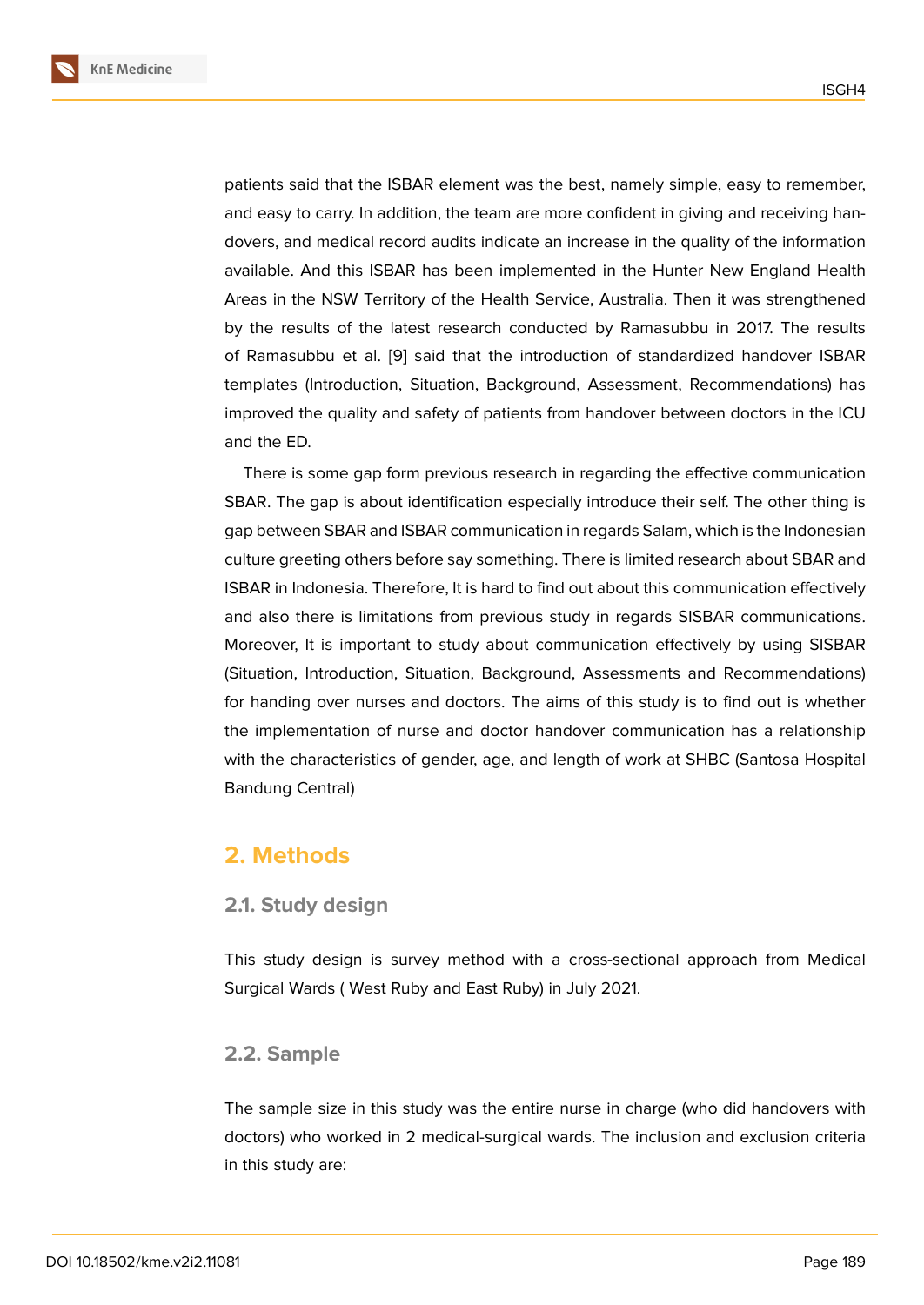### **2.3. Inclusion criteria**

- 1) Permanent nurse at SHBC West Ruby Room and East Ruby
	- 2) Nurses who have worked at least  $> 1$  year
	- 3) Nurse with minimum D3 Nursing education
	- 4) Head of Team/ Shift in Charge
	- 5) Nurses who are willing to be respondents and sign the informed consent.

### **2.4. Exclusion criteria**

- 1. Nurses who have worked least than 1 years
- 2. Nurses who have not yet as shift in Charge

#### **Instruments**

The instrument that has been used and development from form of ISBAR. The instrument includes Name, gender, long of working, wards, education level. The instruments as well is including items Salam/ Greeting, Introduction, Situation, Background, Assessments and Recommendations.

### **2.5. Data collection procedure**

The ethical approval is obtained by ethical approval form Faculty health and Technology Sciences, the University of Jenderal Achmad Yani Cimahi. Afterward, the permission is obtained from Santosa Hospital Bandung Central. Discussion has been done, and finally the wards that has been chosen 2 wards; West Ruby and East Ruby. Informed consent is available on hard papers, therefore, the respondents can be part of research or withdrawal from this research. The understanding of how-to observation and fill it the form by facilitators. Then, after 2 weeks collection and observation form is collected by researchers.

### **2.6. Data Analysis**

Univariate analysis using the frequency distribution of gender, education level, and length of work to describe the use of SISBAR communication used.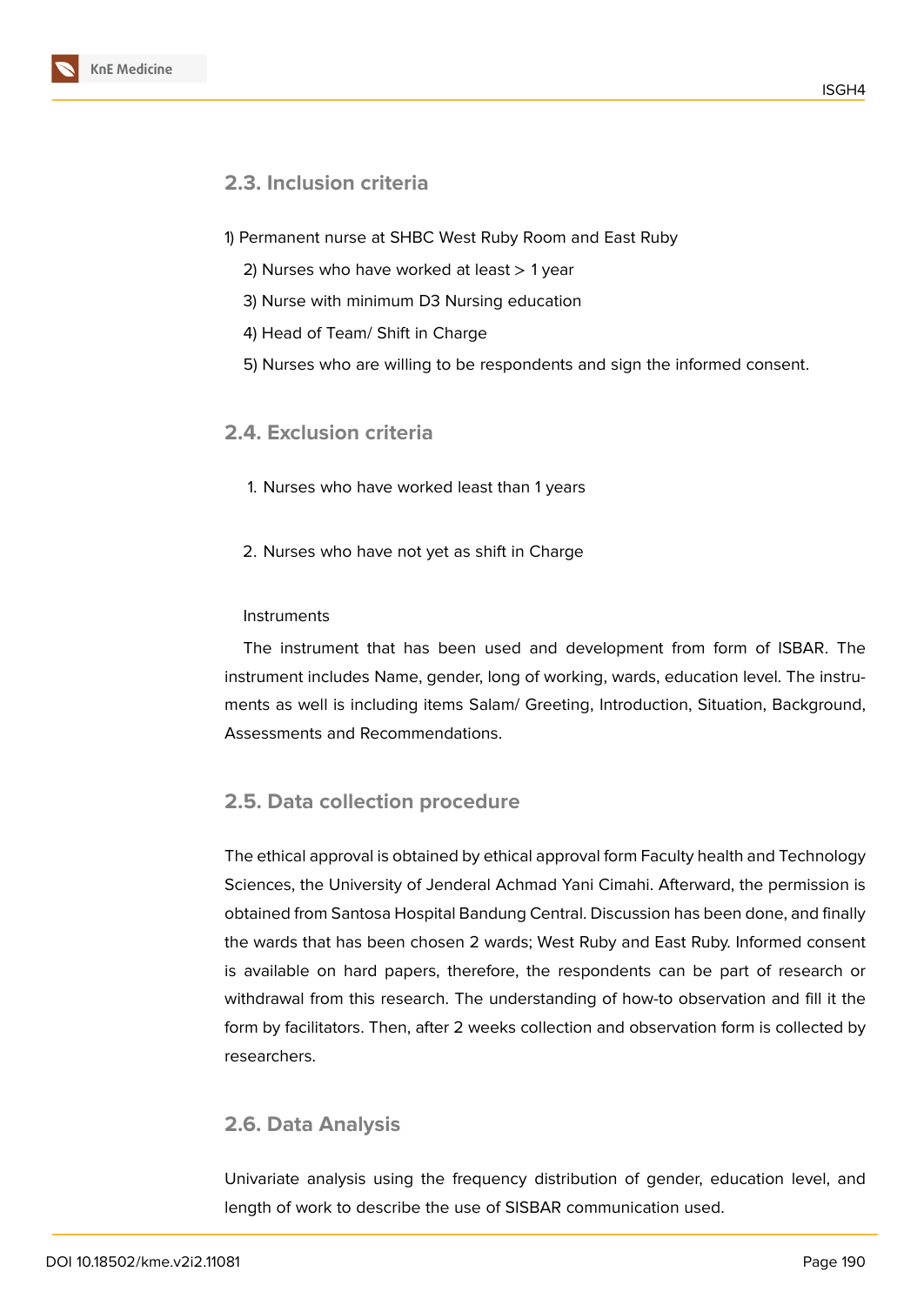This study uses a correlation test chi Square because the variables are categorical. It used to know the correlation between gender, age, and work experience with the application of SISBAR communication in handover between nurses and doctors.

## **3. Results**

### TABLE 1 **VARIABLE FREQUENCY PERCENT** Gender Man 7 21.9 Woman 25 78.1 Education Nurse 12 37,5 D3 Nursing 20 62.5 Length of Work  $\leq 2$  Years 12 37,5 2-5 Years 3 9,4 > 5 Years 17 53,1 Total Responden 32 100

**3.1. Characteristic respondents**

Based on the table above, it was found that the respondents were male as many as 7 people (21.9%) and the female sex was 25 people (78.1%).

Also, it is found that there are 12 nurses educated respondents (37.5%), and 20 people with D3 nursing education (62.5%).

Length of Work

Length of work found that respondents who have worked for  $<$  2 years are 12 (37.5%), 3 people have worked 2-5 years  $(9.4%)$ , and 17 have worked  $>$  5 years. people (53.1%).

# **3.2. Relationship between gender, education level and length of work**

The relationship between gender and the implementation of SISBAR communication are found that respondents who are male and carry out effective SISBAR communication are 71.4% and respondents who are female and carry out effective SISBAR communication are 64%. Based on the results of statistical tests, it can be concluded that there is no relationship between gender and the implementation of SISBAR communication.

The relationship between education level and the implementation of SISBAR communication are found that respondents who have a D3 nursing education and implement effective SISBAR communication are 65% and respondents who are educated nurses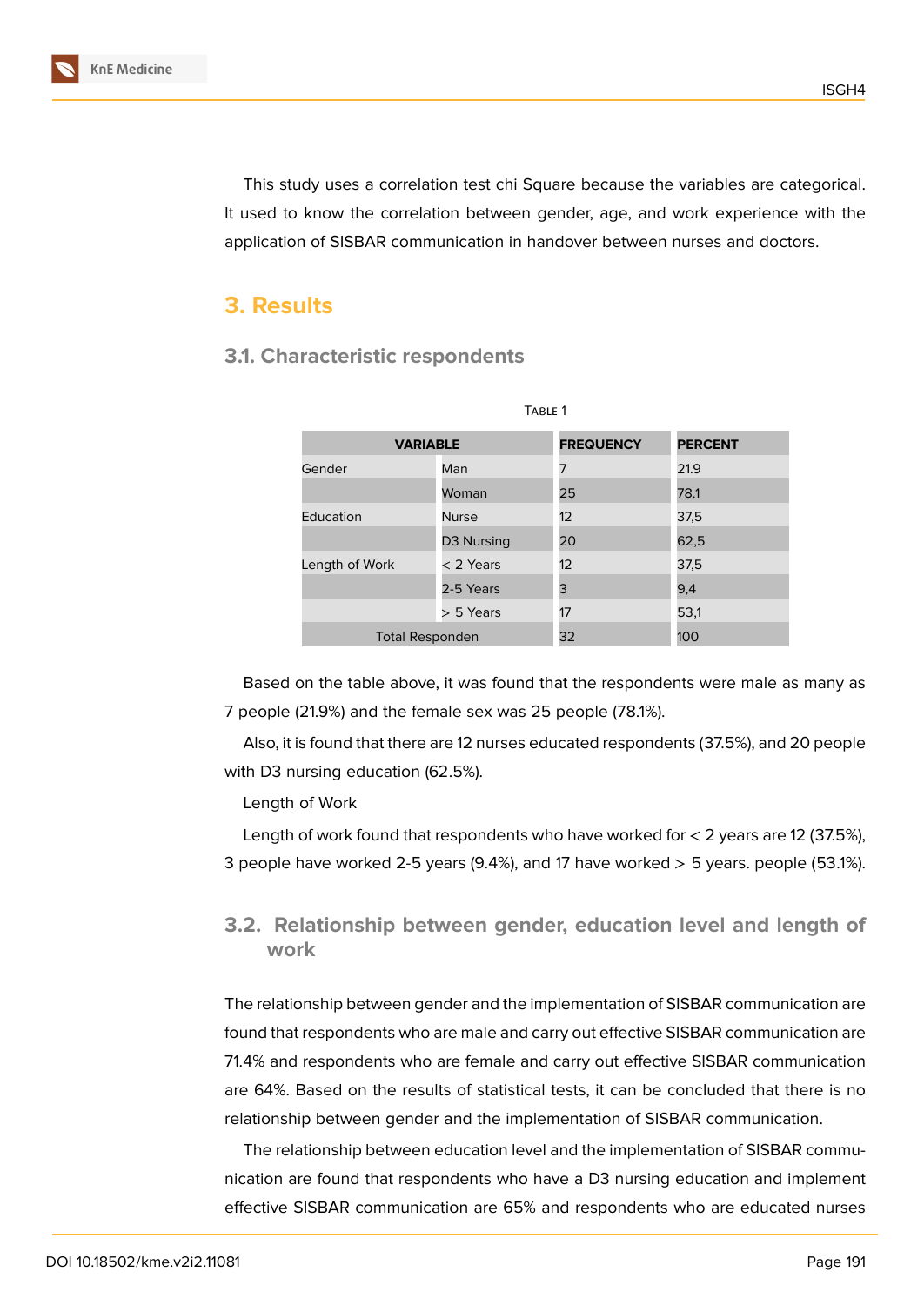| <b>VARIABLE</b>       |                | <b>SISBAR</b>        |      |                 |      | <b>TOTAL</b>            |     | P Value |
|-----------------------|----------------|----------------------|------|-----------------|------|-------------------------|-----|---------|
|                       |                | Ineffective $(< 16)$ |      | Effective (=16) |      |                         |     |         |
|                       |                | n                    | %    | n               | %    | $\overline{\mathsf{n}}$ | %   |         |
| Gender                | Man            | 2                    | 28,6 | 5               | 71,4 | 7                       | 100 | 1.000   |
|                       | Woman          | 9                    | 36   | 16              | 64   | 25                      | 100 |         |
| Education             | D3 Nursing     | 7                    | 35   | 13              | 65   | 21                      | 100 | 1.000   |
|                       | <b>Nurse</b>   | 4                    | 33,3 | 8               | 66,7 | 12                      | 100 |         |
| Length<br><b>Work</b> | of $<$ 2 Years | O                    | 0    | 12 <sup>2</sup> | 100  | 12                      | 100 | 0.006   |
|                       | 2-5 Years      | 2                    | 66,7 |                 | 33,3 | 3                       | 100 |         |
|                       | $> 5$ Years    | 9                    | 52,9 | 8               | 47,1 | 17                      | 100 |         |

Table 2: The relationship between gender, education, length work and the implementation of SISBAR communication.

and carry out effective SISBAR communication are 66.7%%. Based on the results of statistical tests, it can be concluded that there is no relationship between education and the implementation of SISBAR communication.

The relationship between length of work and the implementation of SISBAR communication were found that respondents who had worked for 2-5 years and carried out effective SISBAR communication were 33.3% and respondents who had worked for <2 years and carried out effective SISBAR communication were 100% and respondents who had work durations >5 years and implement effective SISBAR communication by 47.1%. Based on the results of statistical tests obtained p value of 0.006 it can be concluded that there is a relationship between length of work and the implementation of SISBAR communication.

# **4. Discussion**

### **4.1. The relationship between gender and the implementation of SISBAR communication**

Based on the table above, it is found that male respondents and carry out effective SISBAR communication are 71.4%, and female respondents carry out effective SISBAR communication are 64%. Based on the results of statistical tests, it can be concluded that there is no relationship between gender and the implementation of SISBAR communication. In this case, it can be seen that men mostly do the distribution of SIS-BAR communication because the respondents are actually investigating less. Statistical results show that there is no relationship between gender and the implementation of SISBAR communication at SHBC.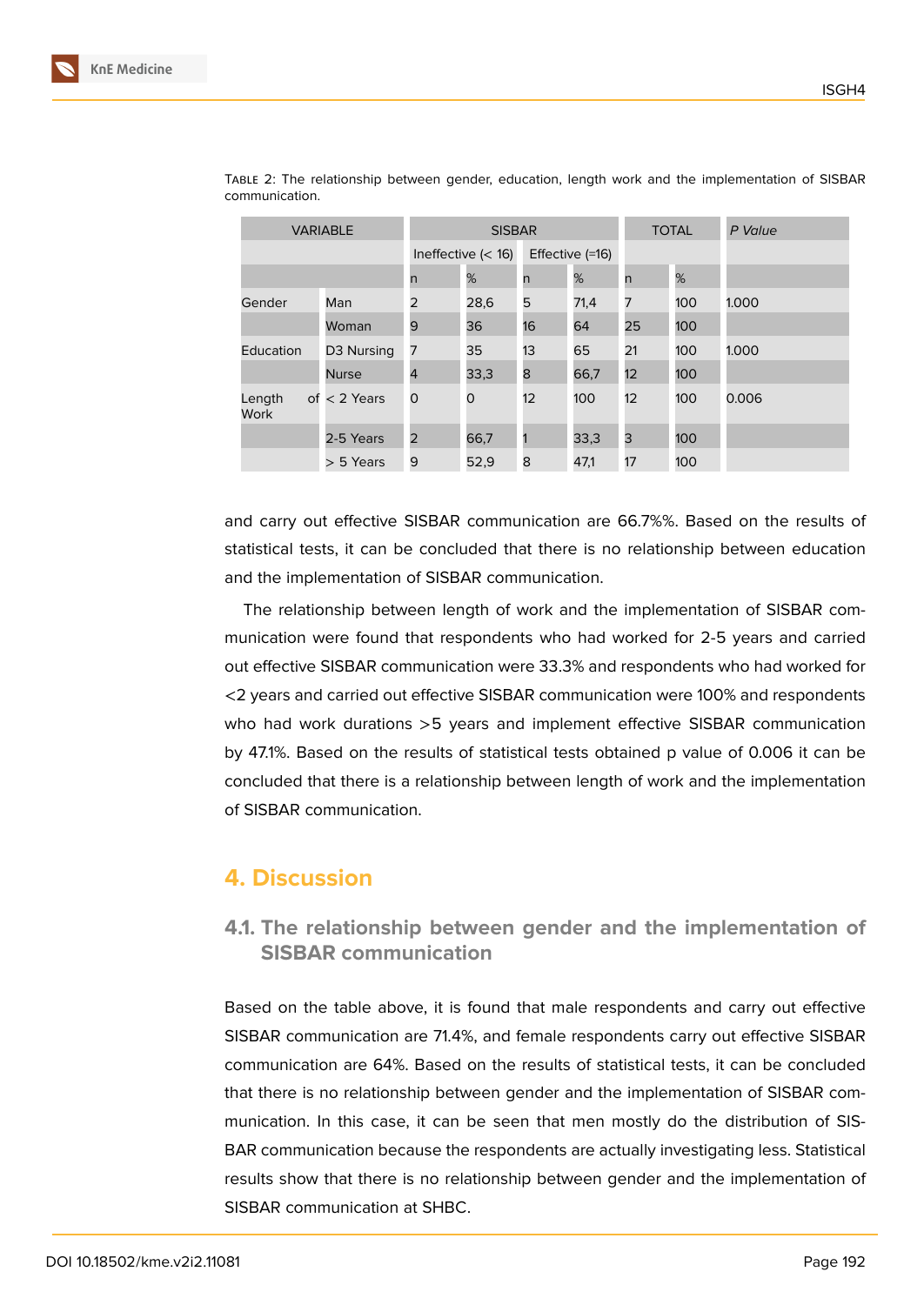This also shows that both men and women are not guaranteed good communication with the use of SISBAR. Previous study [6] found that ISBAR (Introduction, Situation, Background, Assessments and Recommendations) communication more effective than SBAR (Situation, Background, Assessments and Recommendations) in terms of mentioning the names in the aspects of Introd[uc](#page-9-3)tion. Therefore, it is supported that for good communication for handover can be used term that easily to remember such as ISBAR or SISBAR. The research [7] find out that Using system with ISBAR design, nurses can enhance their communication effectiveness and further increase their individual benefits at hand-off. Using a non-ISBAR hand-off system, communication effectiveness depends solely on the nurses' indi[vid](#page-9-5)ual cognitive and expressive ability.

Moreover, [7] System with ISBAR design can ensure effective information transmission among nurses for care continuity and prevention of adverse events.

SISBAR can be used well by both women and men if it is carried out procedurally from the hos[pit](#page-9-5)al or clear policies are carried out. Although SISBAR communication was developed from the effective communication of SBAR and ISBAR, and in composition, it is not much different from SBAR. This is confirmed by a study conducted by Handayani [10] that there is no relationship between SBAR communication compliance with age and gender. Previous research showed significant relationship between perception, knowledge, attitude, motivation, and the application of the SBAR method [9].

### **4.2. The relationship between education level and the i[m](#page-9-6)plementation of SISBAR communication**

Based on the table above, it is found that respondents who have a D3 nursing education and implement effective SISBAR communication are 65% and respondents who have educated nurses and carry out effective SISBAR communication are 66.7%%. Based on the results of statistical tests, it can be concluded that there is no relationship between education and the implementation of SISBAR communication.

The level of education also does not make nurses good in SISBAR communication. This shows that even though higher education is not a guarantee in the use of good communication, especially SISBAR communication. This may be because SISBAR communication has just been developed in Indonesia. Previous research in Cibabat Hospital Bandung [11] found that there is related for enhancing communication skill especially handover with doctors by using education for nurses, form the observation wards found that there is related significantly in introduction P 0,00 (P value< 0.005). Therefore, it can be co[nc](#page-9-7)lude that not level education of nurses for enhancing good communication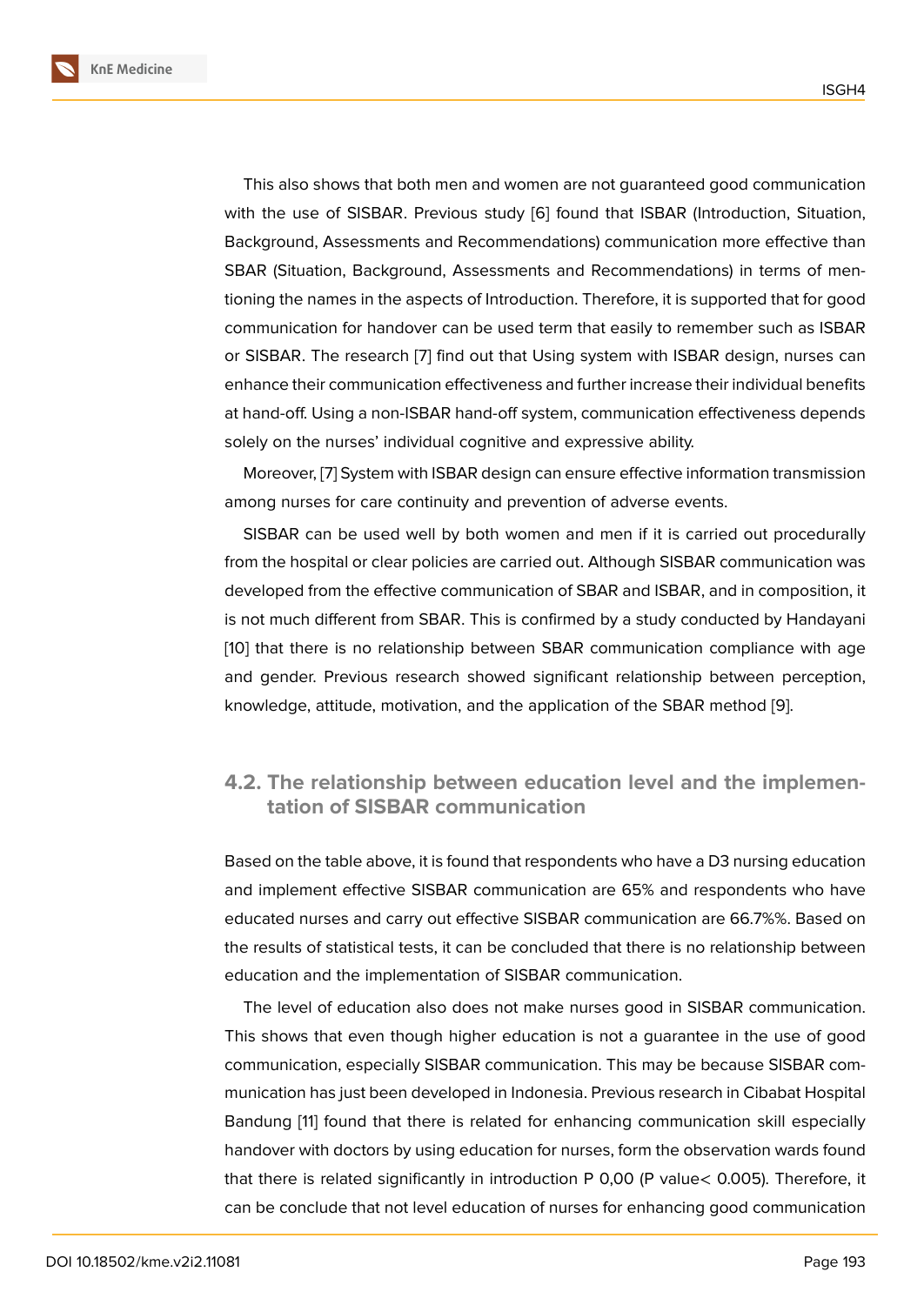but continuous education specifically with term of SISBAR. In addition, the results of research related to compliance with SBAR communication in hospitals that there is no effect of education level and work status in SBAR communication compliance [8]. Many hospitals in Indonesia use SBAR communication (situation Background Assessment and Recommendation) even though the content of SISBAR is the development of SBAR and ISBAR. So it can be understood that SISBAR is not well know[n](#page-9-4) among nurses in Indonesia. So the result is that there is no relationship between education level and SISBAR communication. **The relationship between length of work and the implementation of SISBAR communication**

Based on the table above, it was found that respondents who had worked for 2-5 years and carried out effective SISBAR communication were 33.3% and respondents who had worked for <2 years and carried out effective SISBAR communication were 100% and respondents who had work durations >5 years and implement effective SISBAR communication by 47.1%. Based on the results of statistical tests obtained p value of 0.006 it can be concluded that there is a relationship between length of work and the implementation of SISBAR communication

There is a relationship between length of work and the implementation of SISBAR communication. It can be seen that long working hours are synonymous with changes in good SISBAR communication. This may be caused by the length of work affecting the way of speaking as well as reports and consultations with doctors or other professions. It was found that there was a relationship between length of work and effective use in SISBAR communication. In addition, it turns out that communication compliance can be strengthened with a strong motivational influence [10].This study shows the value of utilizing educational programs for nursing in handoff communication settings Such standard training programs must be considered to train nurses to communicate effectively at handoff [12].

SISBAR communication is a development that can be applied in the procedures for reporting effective communication in hospitals. With this development, it is hoped that things that were [pre](#page-10-0)viously missed in item S, situations related to greetings and introducing oneself can be adopted in SISBAR communication. Research conducted by Badrujamaludin, examining SBAR communication found that nurses often forget to mention the name and origin of the calling room. So the research concludes to add I, introduction so that nurses remember what to say before calling a doctor or consulting a doctor.

Then another research was carried out by Badrujamaludin [13] , added Salam, greetings were taken related to culture, that culture in Indonesia, greetings are essential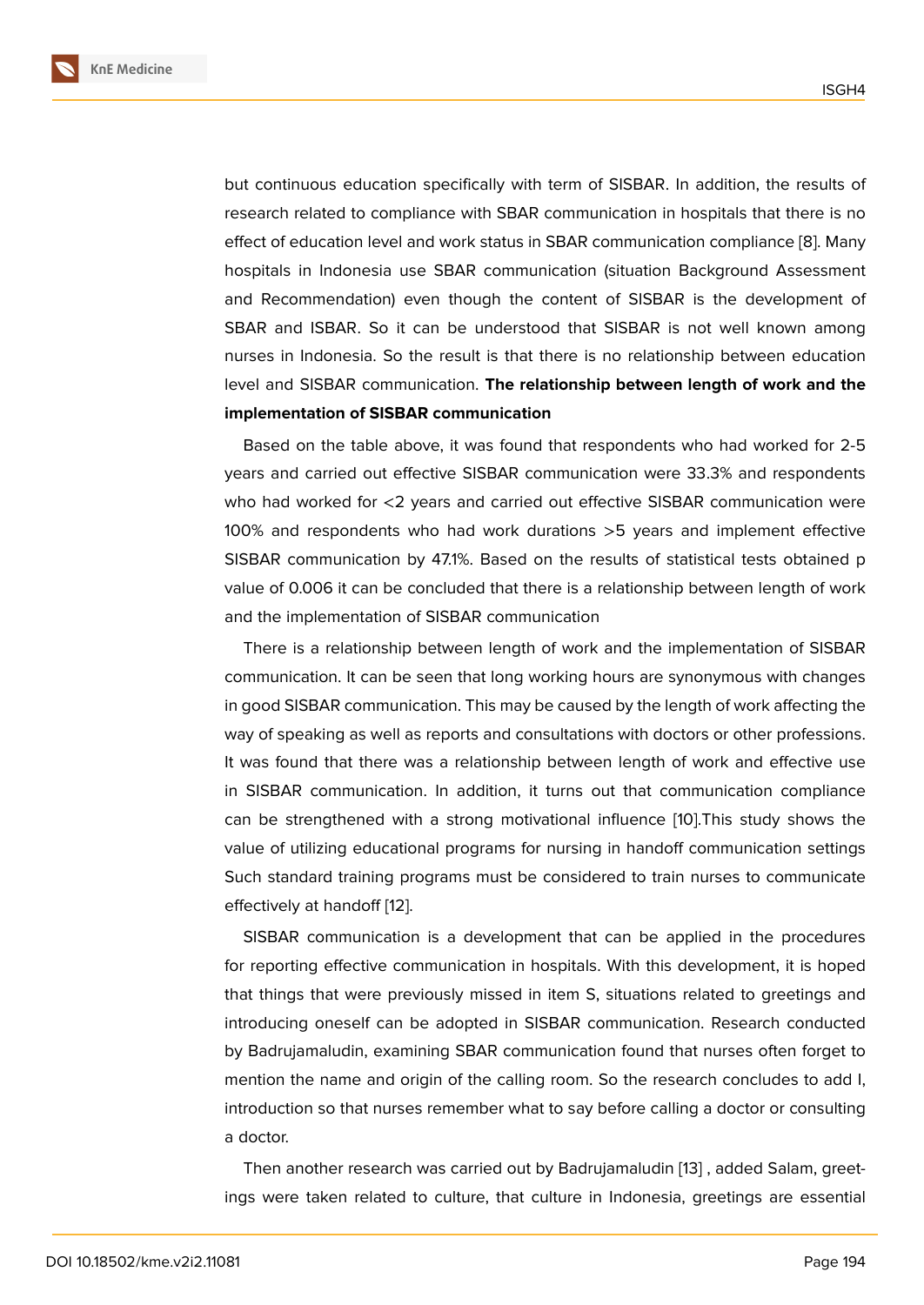things in the context of communication between professions in establishing interprofessional trust. Therefore, the SISBAR communication was developed. This is also supported by research related to SBAR compared to SISBAR communication in terms of handover or nurse and doctor consultation. This study indicates that SISBAR communication is more effective than SBAR communication with a p-Value of 0.002 (< 0.05).

In addition, Handayani's research [10] found that a strong motivation in compliance with communication with SBAR can be strengthened by the consistency of the incharge nurse who obeys the communication method according to the SOP. Then supported by research Badrujamaludin [13] encoura[ge](#page-9-8)d to use SISBAR rather than SBAR to be applied in handovers between nurses and doctors in hospitals.Maximum efforts can be made by direct training to nurses related to the use of SISBAR communication, so another alternative besides usin[g st](#page-10-1)andardized SOPs in hospitals [14]. The study concluded that the instruction program had a positive eefect on nurses' knowledge concerning communication strategy (SBAR) [15].

### **5. Study Limitation**

There is limitation of this study that focus on Medical Surgical Nursing ward not to focus to others and the limitation of respondents.

# **6. Conclusions**

Gender and education level do not affect the effectiveness of SISBAR communication. This is because this SISBAR communication is a communication carried out in the development stage. It has not been widely known in Indonesia. However, there is a significant relationship between the length of work and the effectiveness of SISBAR communication in hospitals. This can be understood that with long working hours, knowledge and skills increase, especially skills in SISBAR communication. The items that nurses often repeat make them accustomed to SBAR communication. SISBAR communication is an effective alternative communication that can be used in hospitals and can also be developed with more comprehensive research to see its effectiveness so that the results can be generalized to become standard communication in Indonesia. Recommendation for the future study is to study with various wards not only Medical Surgical wards but also others ward. It is better to study more respondents with various hospitals.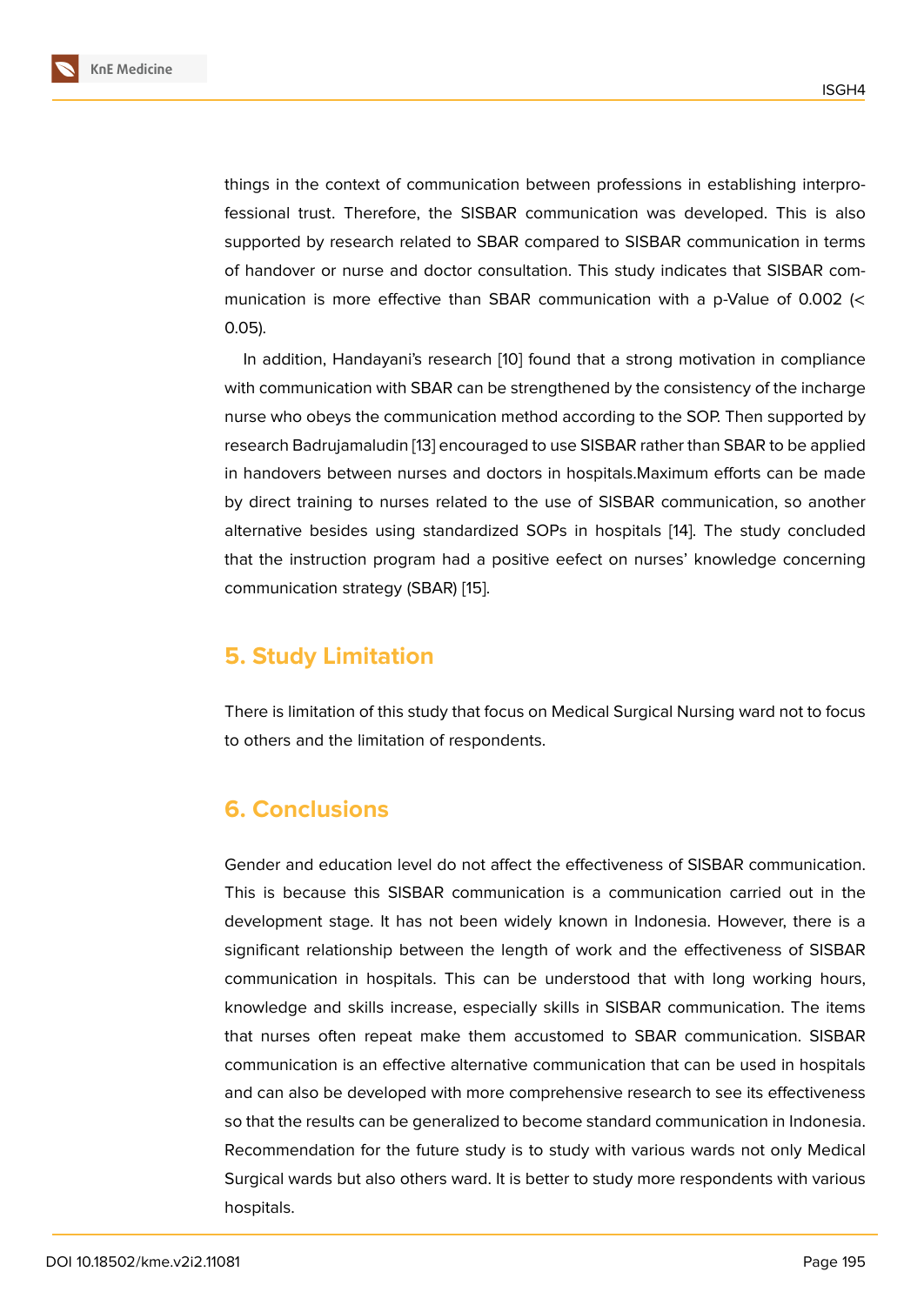

Thank you very much to SHBC (Santosa Hospital Bandung Central) Bandung Indonesia for providing a place to conduct research related to SISBAR communication.

### **References**

- <span id="page-9-0"></span>[1] Anderson JG, Abrahamson K. Your health care may kill you: Medical errors. Student Health Technology Informa; Unites States. 2017.
- <span id="page-9-1"></span>[2] Stewart K, Choudry MI, Buckingham R. Learning from hospital mortality. Clinical Medicine (Northfield Il). United States. 2016;16(6):530-534.
- <span id="page-9-2"></span>[3] Shen JJ, Cochran CR, Mazurenko O et al. Racial and insurance status disparities in patient safety indicators among hospitalized patients. Ethn Dis. 2016;26(3):443-452.
- [4] Piccardi C, Detollenaere J, Vanden BP, Willems S. Social disparities in patient safety in primary care: A systematic review. Internatonal Journal Equity Health. 2018;17(1):1– 9.
- [5] Riesenberg LA, Leisch J, Cunningham JM. Nursing handoffs: A systematic review of the literature. American of Journal Nursing. 2010;110(4):24–34.
- <span id="page-9-3"></span>[6] Alvarado D, Evans TA, Sharma R, Lemmon MA, Duffy JB. Argos mutants define an affinity threshold for spitz inhibition in vivo. Jpurnal Biology Chemistry. 2006;281(39):28993–9001.
- <span id="page-9-5"></span>[7] Hou Y, Lu L, Lee P, Chang I. Positive impacts of electronic hand \foff systems designs on nurses' communication effectiveness. Journal Nursing Management. 2019;27(5):1055–63.
- <span id="page-9-4"></span>[8] Aldrich R, Duggan A, Lane K, Nair K, Hill K. ISBAR revisited: Identifying and solving barriers to effective clinical handover in inter-hospital transfer – Public report on pilot study. Newcastle Hunter New England Health. 2009; 1(1):1-24
- <span id="page-9-6"></span>[9] Ramasubbu B, Stewart E, Spiritoso R. Introduction of the identification, situation, background, assessment, recommendations tool to improve the quality of information transfer during medical handover in intensive care. Journal intensive care Society. 2017;18(1):17–23.
- <span id="page-9-8"></span>[10] Handayani F. Factors influencing obedience of nurse on effective communication (SBAR) in patient handover at hospital X and Y. Jurnal Kesehatan STIKes IMC Bintaro. 2018;2(1):22-34.
- <span id="page-9-7"></span>[11] Badrujamaludin A, Kumala TF. Implemetation of introduction, situation, background, assessment and recommendation (ISBAR) for effective communication between